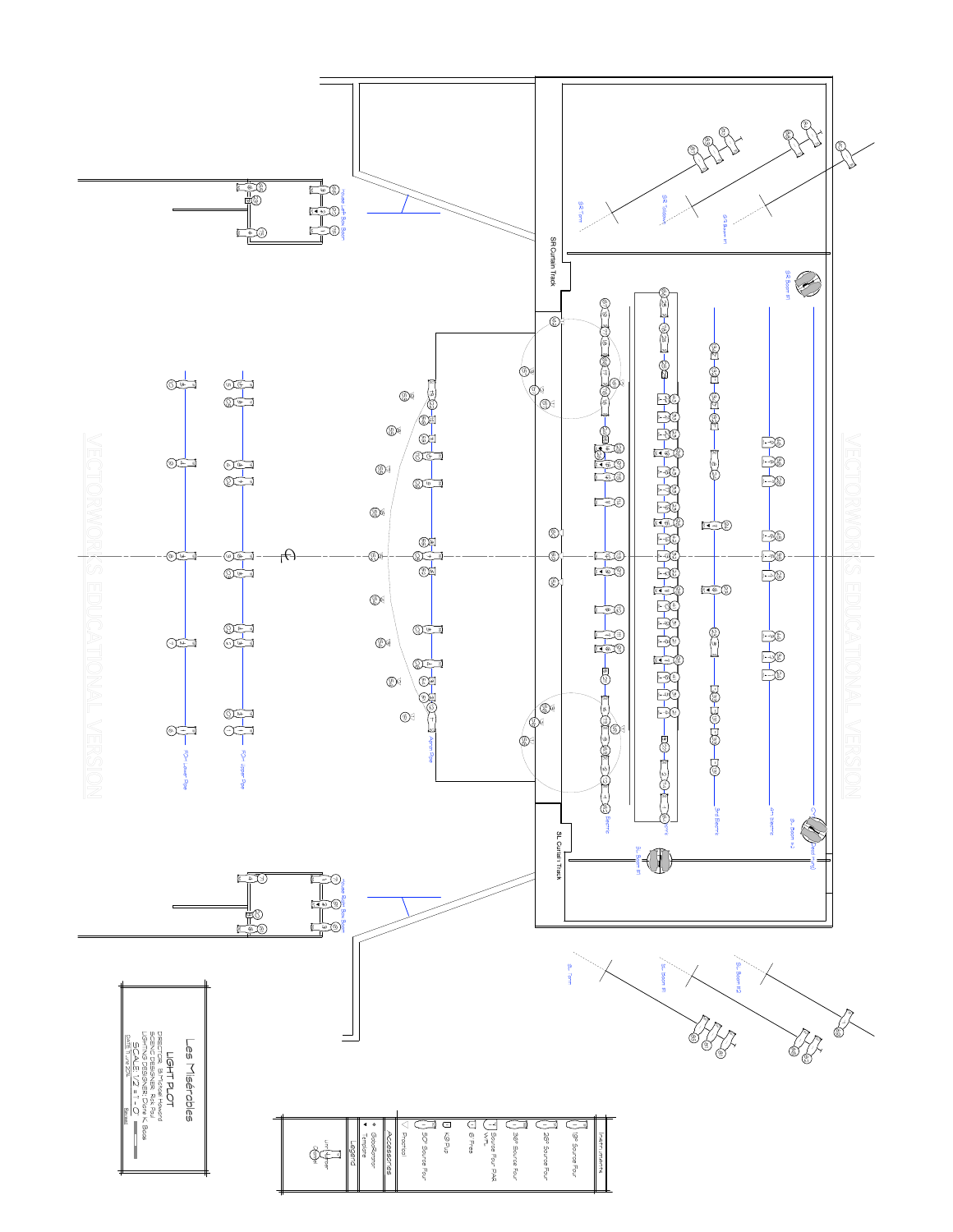Diane K Baas

|                         |              |                        |      | Channel Hapkup |                                              |                |            |
|-------------------------|--------------|------------------------|------|----------------|----------------------------------------------|----------------|------------|
| Channel                 | Dimmer       | Inst Type              | Watt | Purpose        | Position                                     | Unit<br>Number | Color      |
| 1.                      | 13           | 19° Source Four        | 575  | DL Front       | FOH Upper<br>Pipe                            | $\mathbf{1}$   | R53        |
| $\overline{\mathbf{2}}$ | 11           | 19° Source Four        | 575  | DLC Front      | FOH Upper<br>Pipe                            | 3              | R53        |
| з                       | 8            | 19° Source Four        | 575  | DC Front       | FOH Upper<br>Pipe                            | 6              | R53        |
| 4                       | 3            | 19° Source Four        | 575  | DCR Front      | FOH Upper<br>Pipe                            | 8              | R53        |
| 5                       | $\mathbf{1}$ | 19° Source Four        | 575  | DR Front       | FOH Upper<br>Pipe                            | 10             | R53        |
| 6                       | 14           | 19° Source Four        | 575  | L Front        | FOH Lower<br>Pipe                            | $\mathbf{1}$   | R53        |
| $\overline{\tau}$       | $12 \,$      | 19° Source Four        | 575  | CR Front       | FOH Lower<br>Pipe                            | 2              | <b>R53</b> |
| 8                       | 7            | 19° Source Four        | 575  | C Front        | FOH Lower<br>$\mathop{\mathcal{P}}\nolimits$ | 3              | R53        |
| 9                       | 5            | 19° Source Four        | 575  | $CL$ Front     | FOH Lower<br>Pipe                            | 4              | R53        |
| 10 <sup>°</sup>         | 4            | 19° Source Four        | 575  | R Front        | FOH Lower<br>Pipe                            | 5              | R53        |
|                         |              |                        |      |                |                                              |                |            |
| 21                      | 66           | Source Four PAR<br>WFL | 750  | DL Bx Red      | 2nd Electric                                 | 8              | R26        |
| 21                      | 66           | Source Four PAR<br>WFL | 750  | DL Bx Red      | 2nd Electric                                 | $\overline{4}$ | R26        |
| 22                      | 61           | Source Four PAR<br>WFL | 750  | DC Bx Red      | 2nd Electric                                 | 12             | R26        |
| 23                      | 53           | Source Four PAR        | 750  | DR Bx Red      | 2nd Electric                                 | 16             | R26        |
| 23                      | 53           | Source Four PAR        | 750  | DR Bx Red      | 2nd Electric                                 | 20             | R26        |
| 24                      | 99           | Source Four PAR<br>WFL | 750  | UL Bx Red      | 4th Electric                                 | 1              | R26        |
| 25                      | 80           | Source Four PAR<br>WFL | 750  | UC Bx Red      | 4th Electric                                 | $\overline{4}$ | R26        |
| 26                      | 88           | Source Four PAR<br>WFL | 750  | UR Bx Red      | 4th Electric                                 | 7              | R26        |
|                         |              |                        |      |                |                                              |                |            |
| 31                      | 65           | Source Four PAR<br>WFL | 750  | DL Bx N/C      | 2nd Electric                                 | 9              | N/C        |
| 31                      | 65           | Source Four PAR<br>WFL | 750  | DL Bx N/C      | 2nd Electric                                 | 5              | N/C        |
| 32                      | 56           | Source Four PAR<br>WFL | 750  | DC Bx N/C      | 2nd Electric                                 | 13             | N/C        |
| 33                      | 60           | Source Four            | 750  | DR Bx N/C      | 2nd Electric                                 | 17             | N/C        |
| 33                      | 60           |                        |      |                | 2nd Electric                                 |                | N/C        |
|                         |              | Source Four            | 750  | DR Bx N/C      |                                              | 21             |            |
| 34                      | 98           | Source Four PAR<br>WFL | 750  | UL Bx N/C      | 4th Electric                                 | 2              | N/C        |
| 35                      | 79           | Source Four PAR<br>WFL | 750  | UC Bx N/C      | 4th Electric                                 | 5              | N/C        |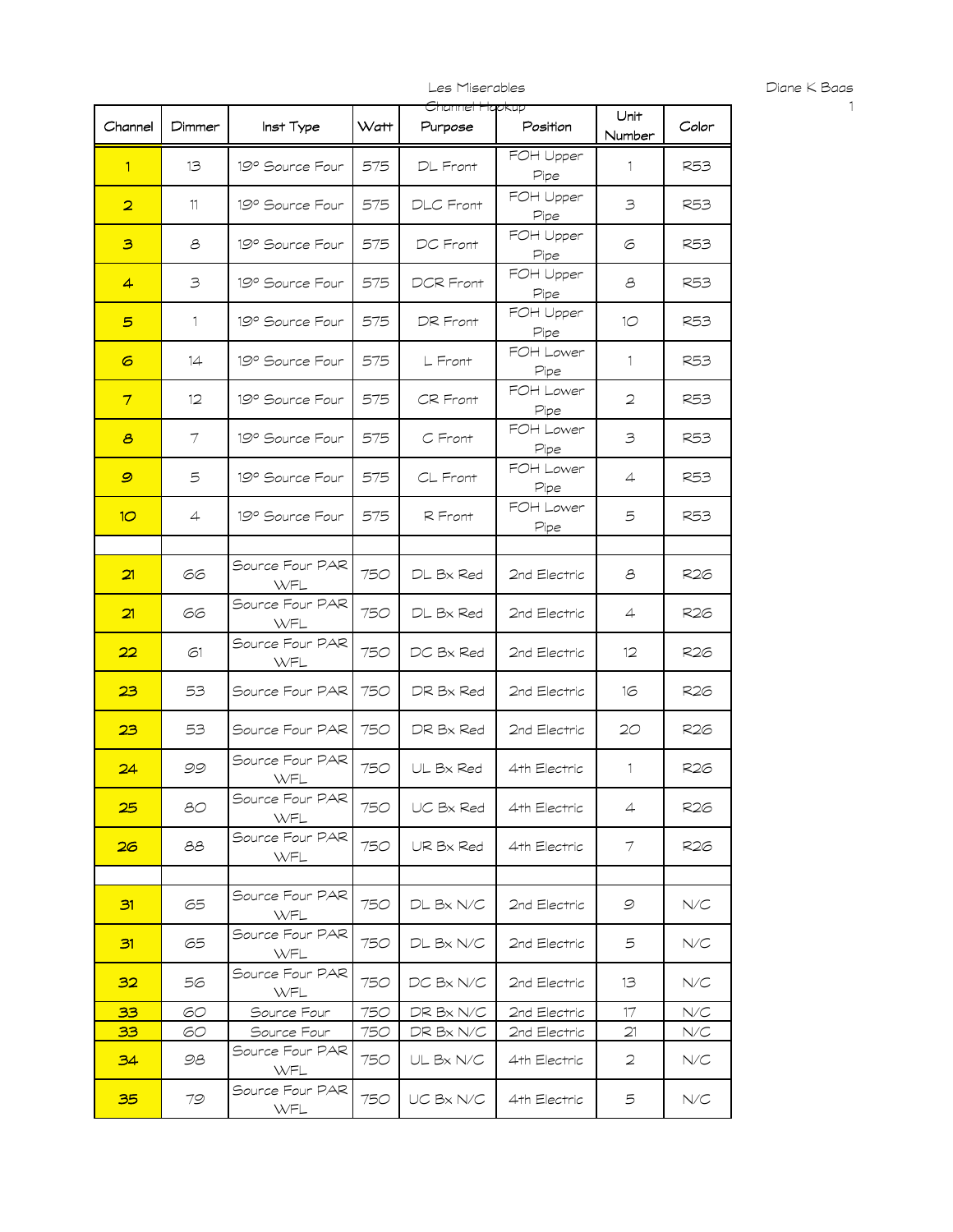| 36 | 87  | Source Four PAR<br>WFL | 750      | <del>Channel Hapkup</del><br>$\mathsf{UR}\,\mathsf{B}\mathsf{x}\,\mathsf{N}/\mathsf{C}$ | 4th Electric | 8            | N/C             |
|----|-----|------------------------|----------|-----------------------------------------------------------------------------------------|--------------|--------------|-----------------|
|    |     |                        |          |                                                                                         |              |              |                 |
| 41 | 63  | Source Four PAR<br>WFL | 750      | DL Bx Blue                                                                              | 2nd Electric | 10           | -               |
| 41 | 63  | Source Four PAR<br>WFL | 750      | DL Bx Blue                                                                              | 2nd Electric | 6            | -               |
| 42 | 55  | Source Four PAR<br>WFL | 750      | DC Bx Blue                                                                              | 2nd Electric | 14           | <b>R80</b>      |
| 43 | 59  | Source Four PAR        | 750      | DR Bx Blue                                                                              | 2nd Electric | 18           | R80             |
| 43 | 59  | Source Four PAR        | 750      | DR Bx Blue                                                                              | 2nd Electric | 22           | R80             |
| 44 | 97  | Source Four PAR<br>WFL | 750      | UL Bx Blue                                                                              | 4th Electric | 3            | R80             |
| 45 | 77  | Source Four PAR<br>WFL | 750      | UC Bx Blue                                                                              | 4th Electric | 6            | R80             |
| 46 | 86  | Source Four PAR<br>WFL | 750      | UR Bx Blue                                                                              | 4th Electric | 9            | R80             |
|    |     |                        |          |                                                                                         |              |              |                 |
| 51 | 31  | 6" Fres                | 750<br>W | Top WL                                                                                  | Apron Pipe   | 2            | RO <sub>8</sub> |
| 52 | 27  | 6" Fres                | 750<br>W | Top WC                                                                                  | Apron Pipe   | 6            | RO8             |
| 53 | 21  | 6" Fres                | 750<br>W | Top WR                                                                                  | Apron Pipe   | 11           | ROB             |
|    |     |                        |          |                                                                                         |              |              |                 |
| 54 | 30  | 6" Fres                | 750<br>W | Top C L                                                                                 | Apron Pipe   | 3            | L2O2            |
| 55 | 18  | 6" Fres                | 750<br>W | $Top \subset C$                                                                         | Apron Pipe   | 8            | L2O2            |
| 56 | 22  | 6" Fres                | 750<br>W | TopCR                                                                                   | Apron Pipe   | $12 \,$      | L2O2            |
|    |     |                        |          |                                                                                         |              |              |                 |
| 61 | 34  | 36° Source Four        | 575      | SL W Side<br>DR                                                                         | HR Box Boom  | 3            | R304            |
| 61 | 34  | 36° Source Four        | 575      | SL W Side<br>DL                                                                         | HR Box Boom  | 7            | R304            |
| 62 | 52  | 36° Source Four        | 575      | SL W Side L                                                                             | 1st Electric | $\mathbf{1}$ | R304            |
| 63 | 50  | 36° Source Four        | 575      | SL W Side R                                                                             | 1st Electric | 3            | R304            |
| 64 | 68  | 36° Source Four        | 575      | SL W Side                                                                               | 2nd Electric | 1            | R304            |
| 65 | 24  | 36° Source Four        | 575      | SR W Side<br>DL                                                                         | HL Box Boom  | З            | R304            |
| 65 | 24  | 36° Source Four        | 575      | SR W Side<br>DR                                                                         | HL Box Boom  | 7            | R304            |
| 66 | 38  | 36° Source Four        | 575      | SR W Side L                                                                             | 1st Electric | 16           | R304            |
| 67 | 1O3 | 36° Source Four        | 575      | SR W Side R                                                                             | 1st Electric | 18           | R304            |
| 68 | 58  | 36° Source Four        | 575      | SR W Side                                                                               | 2nd Electric | 25           | R304            |
|    |     |                        |          |                                                                                         |              |              |                 |
| 71 | 33  | 36° Source Four        | 575      | SL C Side<br>DR                                                                         | HR Box Boom  | 1            | L2O1            |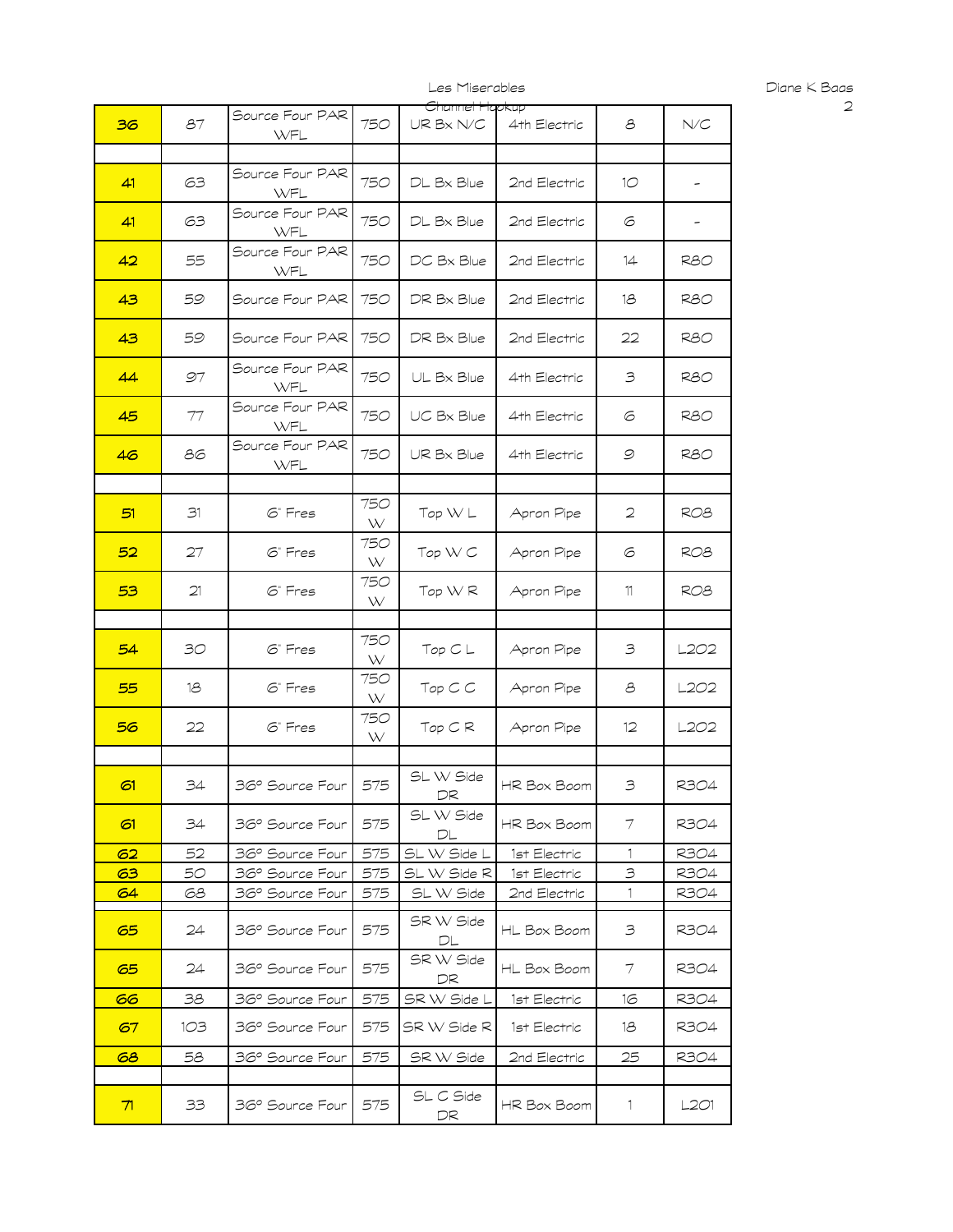| 71 | 33  | 36° Source Four | 575                      | - Channel Hapkup<br>SL C Side<br>DL | HR Box Boom  | $\overline{4}$           | L2O1 |
|----|-----|-----------------|--------------------------|-------------------------------------|--------------|--------------------------|------|
| 72 | 51  | 36° Source Four | 575                      | SL C Side L                         | 1st Electric | 2                        | -201 |
| 73 | 49  | 36° Source Four | 575                      | SL C Side R                         | 1st Electric | $\overline{4}$           | L201 |
| 74 | 67  | 36° Source Four | 575                      | SL C Side                           | 2nd Electric | $\overline{2}$           | L201 |
| 75 | 25  | 36° Source Four | 575                      | SR C Side<br>DL                     | HL Box Boom  | 1                        | L201 |
| 75 | 25  | 36° Source Four | 575                      | SR C Side<br>DR                     | HL Box Boom  | $\overline{4}$           | L2O1 |
| 76 | 39  | 36° Source Four | 575                      | SR C Side L                         | 1st Electric | 15                       | L2O1 |
| 77 | 37  | 36° Source Four | 575                      | SR C Side R                         | 1st Electric | 17                       | L201 |
| 78 | 57  | 36° Source Four | 575                      | SR C Side<br>US                     | 2nd Electric | 24                       | L201 |
| 81 | 136 | 50° Source Four | $\overline{\phantom{a}}$ | SL Lo Side C                        |              |                          | L2OO |
| 81 | 136 | 50° Source Four | $\overline{\phantom{a}}$ | SL Lo Side C                        |              |                          | L2OO |
| 82 | 106 | 50° Source Four | $\overline{\phantom{a}}$ | SL Lo Side C<br>US                  |              |                          | L2OO |
| 83 | 131 | 50° Source Four | $\overline{\phantom{a}}$ | SR Lo Side C                        |              |                          | L2OO |
| 83 | 131 | 50° Source Four | $\overline{\phantom{a}}$ | SR Lo Side C                        |              |                          | L2OO |
| 84 | 105 | 50° Source Four | $\overline{\phantom{0}}$ | SR Lo Side C<br>US                  |              |                          | L2OO |
|    |     |                 |                          |                                     |              |                          |      |
| 85 | 135 | 50° Source Four | $\overline{\phantom{a}}$ | SL Lo Side<br>W                     |              |                          | R321 |
| 86 | 108 | 50° Source Four | $\overline{\phantom{a}}$ | SL Lo Side<br>W US                  | -            | ۰                        | R321 |
| 87 | 130 | 50° Source Four | $\overline{\phantom{a}}$ | SR Lo Side<br>W                     | -            | $\overline{\phantom{a}}$ | R321 |
| 88 | 107 | 50° Source Four | $\overline{\phantom{a}}$ | SR Lo Side<br>W US                  |              |                          | R321 |
|    |     |                 |                          |                                     |              |                          |      |
| 89 | 147 | 26° Source Four | 575                      | SL Door Bx                          | SL Boom #2   | 1                        | L241 |
| 90 | 141 | 26° Source Four | $\overline{\phantom{a}}$ | SR Door Bx                          | SR Boom #1   | $\mathbf{1}$             | L241 |
| 91 | 35  | 50° Source Four | 575                      | SL Template<br>DL                   | HR Box Boom  | 5                        | N/C  |
| 92 | 26  | 50° Source Four | 575                      | <b>SR</b> Template<br>DR            | HL Box Boom  | $\mathfrak{D}$           | N/C  |
| 93 | 82  | 50° Source Four | 575                      | Template Bx<br>US                   | #3 Electric  | 6                        | N/C  |
| 94 | 72  | 50° Source Four | 575                      | Template Bx<br>US                   | #3 Electric  | 7                        | N/C  |
|    |     |                 |                          |                                     |              |                          |      |
| 95 | 62  | 26° Source Four | 575                      | DR Template<br>Bx                   | 2nd Electric | 11                       | N/C  |
| 95 | 64  | 26° Source Four | 575                      | DR Template<br>Bх                   | 2nd Electric | 7                        | N/C  |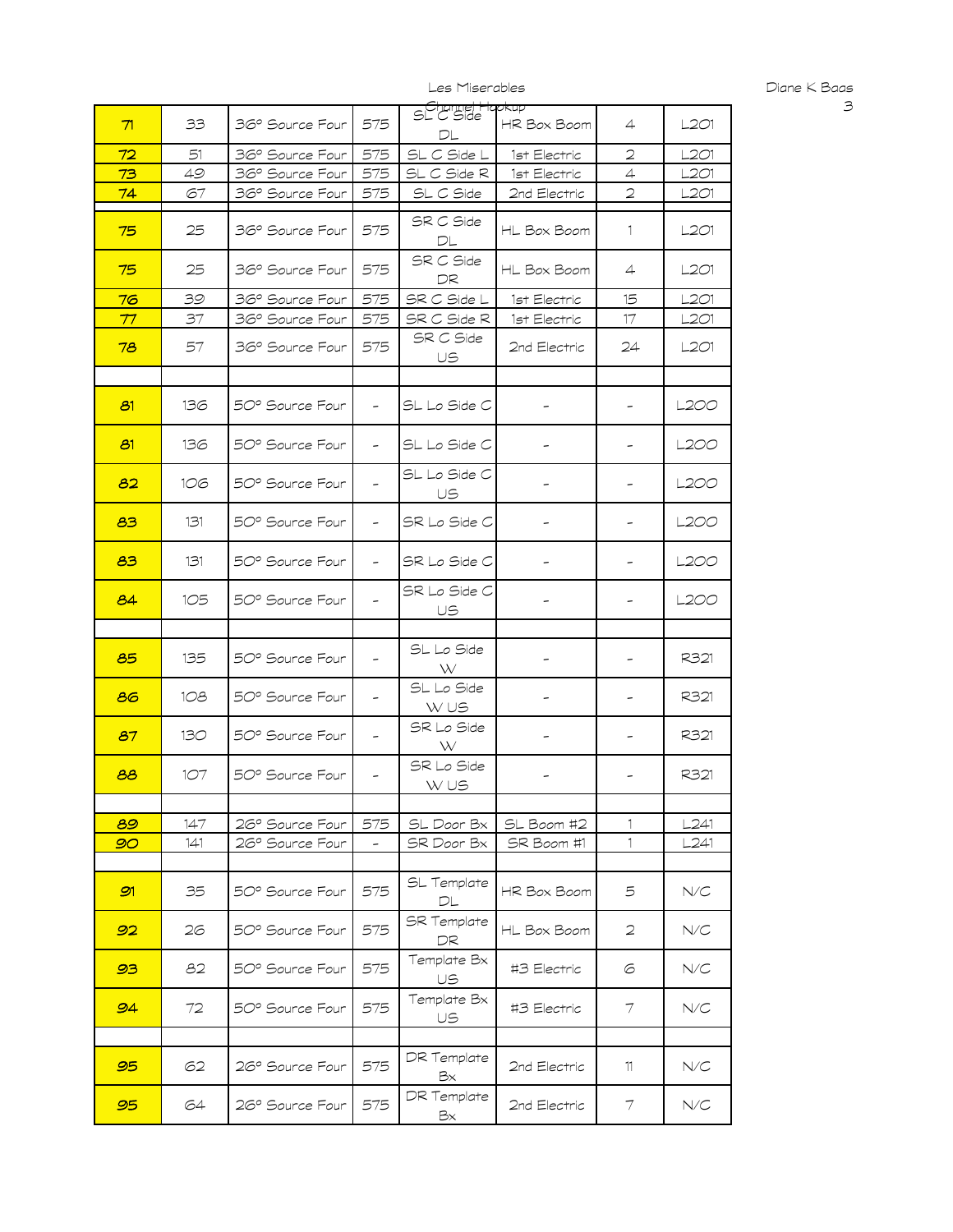| 96             | 54           | 26° Source Four | 575 | DL Template<br>DL Template<br>Bх | 2nd Electric      | 19                       | N/C                       |
|----------------|--------------|-----------------|-----|----------------------------------|-------------------|--------------------------|---------------------------|
| 96             | 54           | 26° Source Four | 575 | DL Template<br>Bx                | 2nd Electric      | 15                       | N/C                       |
|                |              |                 |     |                                  |                   |                          |                           |
| 97             | 111          | 36° Source Four | 575 | Sewer Grate<br>Pools             | st Electric       | 9                        | <b>R87</b>                |
| 97             | 111          | 36° Source Four | 575 | Sewer Grate<br>Pools             | st Electric       | 6                        | <b>R87</b>                |
| 97             | 111          | 36° Source Four | 575 | Sewer Grate<br>Pools             | st Electric       | 13                       | <b>R87</b>                |
|                |              |                 |     |                                  |                   |                          |                           |
| 99             | 112          | Hazer           |     | HAZER                            | FLY RAL           |                          |                           |
| 100            | 187-192      | HOUSE           |     | HOUSE                            | HOUSE             |                          |                           |
|                |              |                 |     |                                  |                   |                          |                           |
| 1 <sub>0</sub> | 15           | 19° Source Four | 575 | DL Spec                          | FOH Upper<br>Pipe | 2                        | N/C                       |
| 102            | $10^{\circ}$ | 19° Source Four | 575 | DCL Spec                         | FOH Upper<br>Pipe | 4                        | N/C                       |
| 103            | 9            | 19° Source Four | 575 | DC Spec                          | FOH Upper<br>Pipe | 5                        | N/C                       |
| 104            | 6            | 19° Source Four | 575 | DCR Spec                         | FOH Upper<br>Pipe | 7                        | N/C                       |
| 105            | 2            | 19° Source Four | 575 | DR Spec                          | FOH Upper<br>Pipe | 9                        | N/C                       |
|                |              |                 |     |                                  |                   |                          |                           |
| 106            | 29           | 50° Source Four | 575 | SL Plat Spec                     | Apron Pipe        | 4                        | N/C                       |
| 107            | 28           | 36° Source Four | 575 | DCL Spec                         | Apron Pipe        | 5                        | N/C                       |
| 108            | 17           | 36° Source Four | 575 | DC Spec                          | Apron Pipe        | $\tau$                   | N/C                       |
| 109            | 19           | 36° Source Four | 575 | DCR Spec                         | Apron Pipe        | $\mathcal{Q}$            | N/C                       |
| 110            | 20           | 50° Source Four | 575 | SR Plat Spec                     | Apron Pipe        | 10                       | ${\mathsf N}/{\mathsf C}$ |
|                |              |                 |     |                                  |                   |                          |                           |
| 111            | 44           | 26° Source Four | 575 | L Bx Spec                        | 1st Electric      | $\overline{\mathcal{I}}$ | ${\mathsf N}/{\mathsf C}$ |
| 112            | 43           | 26° Source Four | 575 | CL Bx Spec                       | 1st Electric      | 8                        | N/C                       |
| 113            | 42           | 26° Source Four | 575 | C Bx Spec                        | 1st Electric      | 10                       | N/C                       |
| 114            | 41           | 26° Source Four | 575 | CR Bx Spec                       | 1st Electric      | $11\,$                   | N/C                       |
| 115            | 40           | 26° Source Four | 575 | R Bx Spec                        | 1st Electric      | 12                       | N/C                       |
| 121            | 32           | 50° Source Four | 575 | SL Opera<br>Box                  | Apron Pipe        | $\mathbf{1}$             | $N\!/\!C$                 |
| 122            | 23           | 50° Source Four | 575 | SR Opera<br>Box                  | Apron Pipe        | 13                       | N/C                       |
|                |              |                 |     |                                  |                   |                          |                           |
| 123            | 81           | 36° Source Four | 575 | UL Death<br>Platform             | 3rd Electric      | 6                        | $N\!/\!C$                 |
| 124            | 71           | 36° Source Four | 575 | UR Death<br>Platform             | 3rd Electric      | 8                        | $N\!/\!C$                 |
| 125            | 82           | 36° Source Four | 575 | Spinning<br>Vortex of<br>Death   | 1st Electric      | 14                       | N/C                       |
| 126            | 2O1          | Twin Spin       | -   | Gobo Rotator                     | -                 |                          |                           |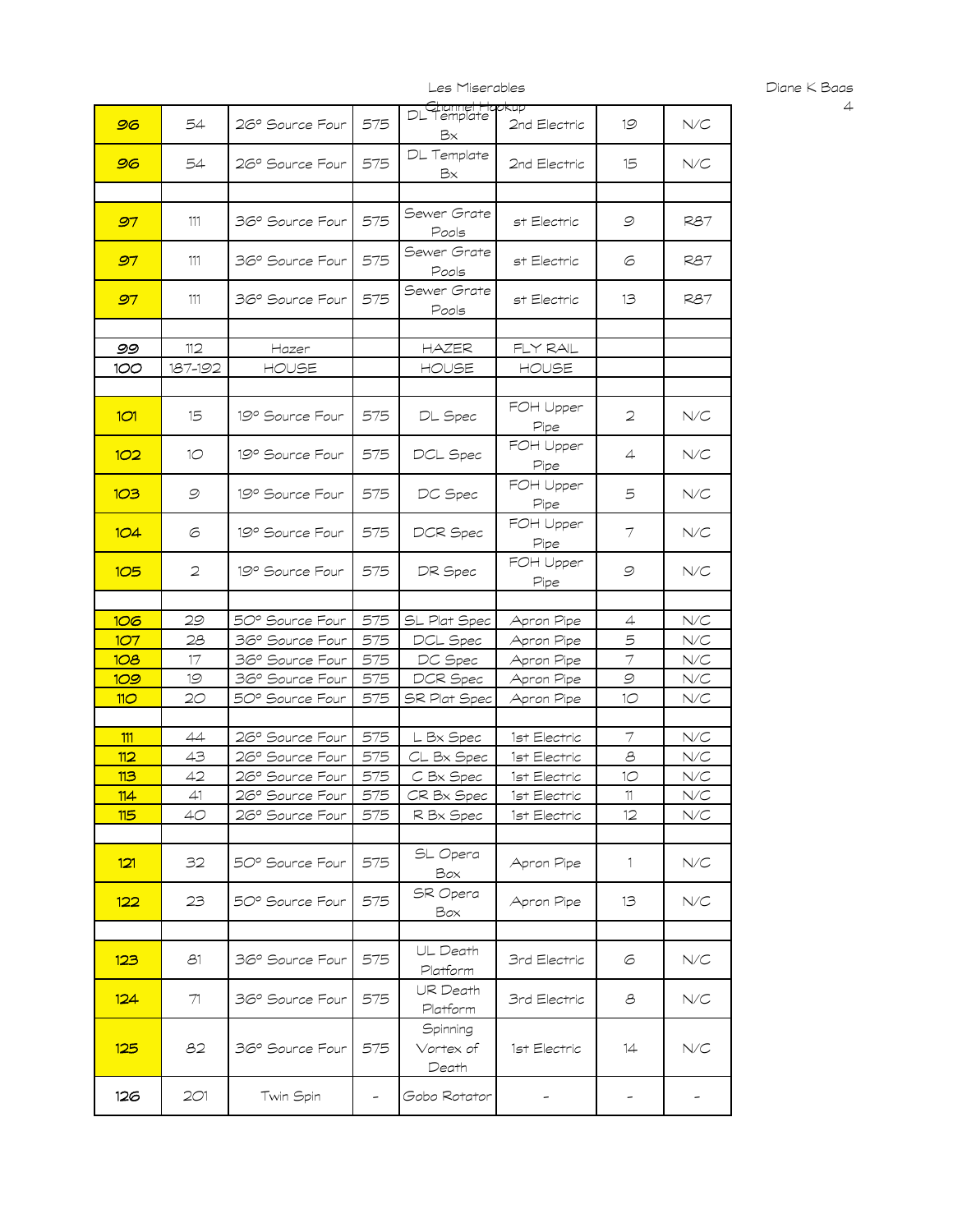|            |         |              |                          | Channel Hapkup   |                     |                          |                          |
|------------|---------|--------------|--------------------------|------------------|---------------------|--------------------------|--------------------------|
|            |         |              |                          |                  |                     |                          |                          |
| 131        | 84      | 6" Fres      | 750<br>W                 | -                | 3rd Electric        | 3                        | R321                     |
| 131        | 84      | $6°$ Fres    | 750<br>W                 | -                | 3rd Electric        | $\mathbf{1}$             | R321                     |
| 132        | 69      | 6" Fres      | 750<br>W                 | -                | 3rd Electric        | 11                       | R321                     |
| 132        | 69      | 6" Fres      | 750<br>W                 | -                | 3rd Electric        | 9                        | R321                     |
| 133        | 83      | 6" Fres      | 750<br>W                 |                  | <b>3rd Electric</b> | 2                        | L2OO                     |
| 133        | 83      | 6" Fres      | 750<br>W                 |                  | 3rd Electric        | 4                        | L2OO                     |
| 134        | 70      | 6" Fres      | 750<br>W                 | -                | 3rd Electric        | 1O                       | L2OO                     |
| 134        | 70      | 6" Fres      | 750<br>W                 | -                | 3rd Electric        | $12 \,$                  | L2OO                     |
|            |         |              |                          |                  |                     |                          |                          |
|            |         |              |                          |                  |                     |                          |                          |
| 151        | 139     | Practical    | 100                      | L Foot           | Floor               | 1                        | -                        |
| 152        | 46      | Practical    | 100                      | C Foot           | Floor               | 5                        | -                        |
| 153        | 48      | Practical    | 100                      | R Foot           | Floor               | 9                        | -                        |
| 154        | 45      | Practical    | 60                       | L Foots          | Floor               | $\mathfrak{D}$           | -                        |
| 154        | 45      | Practical    | 60                       | L Foots          | Floor               | 3                        | -                        |
| 154        | 45      | Practical    | 60                       | L Foots          | Floor               | 4                        | -                        |
| 155        | 47      | Practical    | 60                       | R Foots          | Floor               | $\mathcal S$             | $\overline{\phantom{a}}$ |
| 155        | 47      | Practical    | 60                       | R Foots          | Floor               | $\overline{\mathcal{I}}$ |                          |
| 155        | 47      | Practical    | 60                       | R Foots          | Floor               | 6                        | -                        |
|            |         |              |                          |                  |                     |                          |                          |
| 156        | 140     | Birdie       | 100                      | SL Plat Foots    | SL Plat             | 1                        | <b>R100</b>              |
| 156        | 140     | Birdie       | 100                      | SL Plat Foots    | SL Plat             | 2                        | <b>R100</b>              |
| 156        | 140     | Birdie       | 100                      | SL Plat Foots    | SL Plat             | 3                        | <b>R100</b>              |
| 157        | 118     | Birdie       | 100                      | SR Plat<br>Foots | SR Plat             | $\mathbf{B}$             | <b>R100</b>              |
| 157        | 118     | Birdie       | 100                      | SR Plat<br>Foots | SR Plat             | 2                        | <b>R100</b>              |
| 157        | 118     | Birdie       | 100                      | SR Plat<br>Foots | SR Plat             | $\mathbf{1}$             | R1OO                     |
|            |         |              |                          |                  |                     |                          |                          |
| 158        | 132     | Footlights   | 60                       | Foots            | InStage             | -                        | $\overline{\phantom{a}}$ |
| <u>159</u> | 133     | Footlights   | 60                       | Foots            | <b>InStage</b>      | -                        | -                        |
| <b>160</b> | 134     | Footlights   | 60                       | Foots            | <b>InStage</b>      | $\overline{\phantom{a}}$ | -                        |
|            |         |              |                          |                  |                     |                          |                          |
| 161        | 1O4     | Practical    | $\overline{\phantom{a}}$ | Chandeliers      | $Line$ #4           | $\overline{2}$           | $\overline{\phantom{a}}$ |
| 161        | 1O4     | Practical    | $\overline{\phantom{a}}$ | Chandeliers      | $Line$ #4           | $\mathbf{1}$             | -                        |
| 162        | $117\,$ | Practical    | -                        | Street Lamp      | -                   | $\mathbf{1}$             | $\overline{\phantom{a}}$ |
|            |         |              |                          |                  |                     |                          |                          |
| 200        | 101-102 | <b>WORKS</b> |                          | <b>WORKS</b>     | <b>WORKS</b>        |                          |                          |
|            |         |              |                          |                  |                     |                          |                          |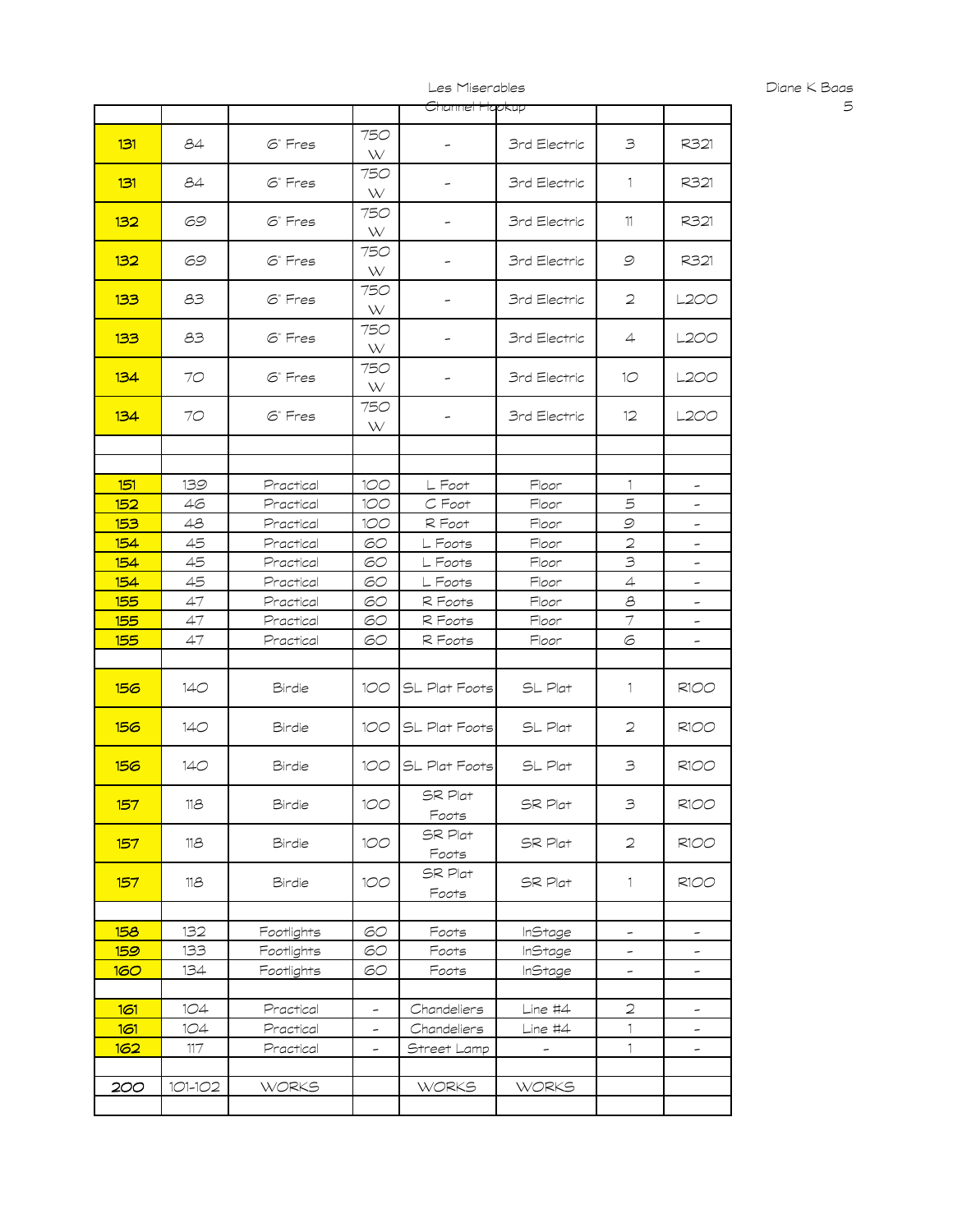| 2C1 | 51           | KO Pup                        | $\overline{a}$           |           | SL LED DS HR Box Boom | 6              | $\overline{\phantom{a}}$ |
|-----|--------------|-------------------------------|--------------------------|-----------|-----------------------|----------------|--------------------------|
| 202 | 564          | Red Dimming                   |                          |           |                       |                |                          |
| 203 | 565          | Green Dimming                 |                          |           |                       |                |                          |
| 204 | 566          | <b>Blue Dimming</b>           |                          |           |                       |                |                          |
| 205 | 567          | Strobe                        |                          |           |                       |                |                          |
|     |              | intensity/speed               |                          |           |                       |                |                          |
| 206 | 568          | Effects                       |                          |           |                       |                |                          |
|     |              |                               |                          |           |                       |                |                          |
|     |              |                               |                          |           |                       |                |                          |
| 211 | 61           | KO Pup                        | -                        | SL LED MS | 1st Electric          | 5              | $\overline{\phantom{a}}$ |
| 212 | 574          | Red Dimming                   |                          |           |                       |                |                          |
| 213 | 575          | Green Dimming                 |                          |           |                       |                |                          |
| 214 | 576          | <b>Blue Dimming</b>           |                          |           |                       |                |                          |
|     |              | Strobe                        |                          |           |                       |                |                          |
| 215 | 577          | intensity/speed               |                          |           |                       |                |                          |
| 216 | 578          | Effects                       |                          |           |                       |                |                          |
| 217 |              |                               |                          |           |                       |                |                          |
|     |              |                               |                          |           |                       |                |                          |
| 221 | 1O1          | KO Pup                        | $\overline{\phantom{a}}$ | SL LED US | 2nd Electric          | $\mathfrak{Z}$ | -                        |
| 222 | 624          | Red Dimming                   |                          |           |                       |                |                          |
| 223 | 625          | Green Dimming                 |                          |           |                       |                |                          |
|     |              |                               |                          |           |                       |                |                          |
| 224 | 626          | <b>Blue Dimming</b><br>Strobe |                          |           |                       |                |                          |
| 225 | 627          |                               |                          |           |                       |                |                          |
|     |              | intensity/speed               |                          |           |                       |                |                          |
| 226 | 628          | Effects                       |                          |           |                       |                |                          |
|     |              |                               |                          |           |                       |                |                          |
|     |              |                               |                          |           |                       |                |                          |
|     |              |                               |                          |           |                       |                |                          |
| 231 | 81           | KO Pup                        | $\overline{\phantom{0}}$ | SR LED DS | HL Box Boom           | 6              | $\overline{\phantom{a}}$ |
| 232 | 604          | Red Dimming                   |                          |           |                       |                |                          |
| 233 | 605          | Green Dimming                 |                          |           |                       |                |                          |
| 234 | 606          | Blue Dimming                  |                          |           |                       |                |                          |
|     |              | Strobe                        |                          |           |                       |                |                          |
| 235 | 607          | intensity/speed               |                          |           |                       |                |                          |
| 236 | 608          | Effects                       |                          |           |                       |                |                          |
|     |              |                               |                          |           |                       |                |                          |
|     |              |                               |                          |           |                       |                |                          |
| 241 | $\mathcal T$ | KO Pup                        | $\overline{\phantom{a}}$ | SR LED MS | 1st Electric          | 14             | $\overline{\phantom{a}}$ |
| 242 | 594          | Red Dimming                   |                          |           |                       |                |                          |
| 243 | 595          | Green Dimming                 |                          |           |                       |                |                          |
| 244 | 596          | <b>Blue Dimming</b>           |                          |           |                       |                |                          |
|     |              | Strobe                        |                          |           |                       |                |                          |
| 245 | 597          | intensity/speed               |                          |           |                       |                |                          |
| 246 | 598          | Effects                       |                          |           |                       |                |                          |
|     |              |                               |                          |           |                       |                |                          |
|     |              |                               |                          |           |                       |                |                          |
| 251 | 91           | KO Pup                        | -                        | SR LED US |                       | 23             | -                        |
| 252 | 614          |                               |                          |           | 2nd Electric          |                |                          |
| 253 |              | Red Dimming                   |                          |           |                       |                |                          |
| 254 | 615          | Green Dimming                 |                          |           |                       |                |                          |
|     | 616          | <b>Blue Dimming</b>           |                          |           |                       |                |                          |
| 255 | 617          | Strobe                        |                          |           |                       |                |                          |
| 256 | 618          | intensity/speed<br>Effects    |                          |           |                       |                |                          |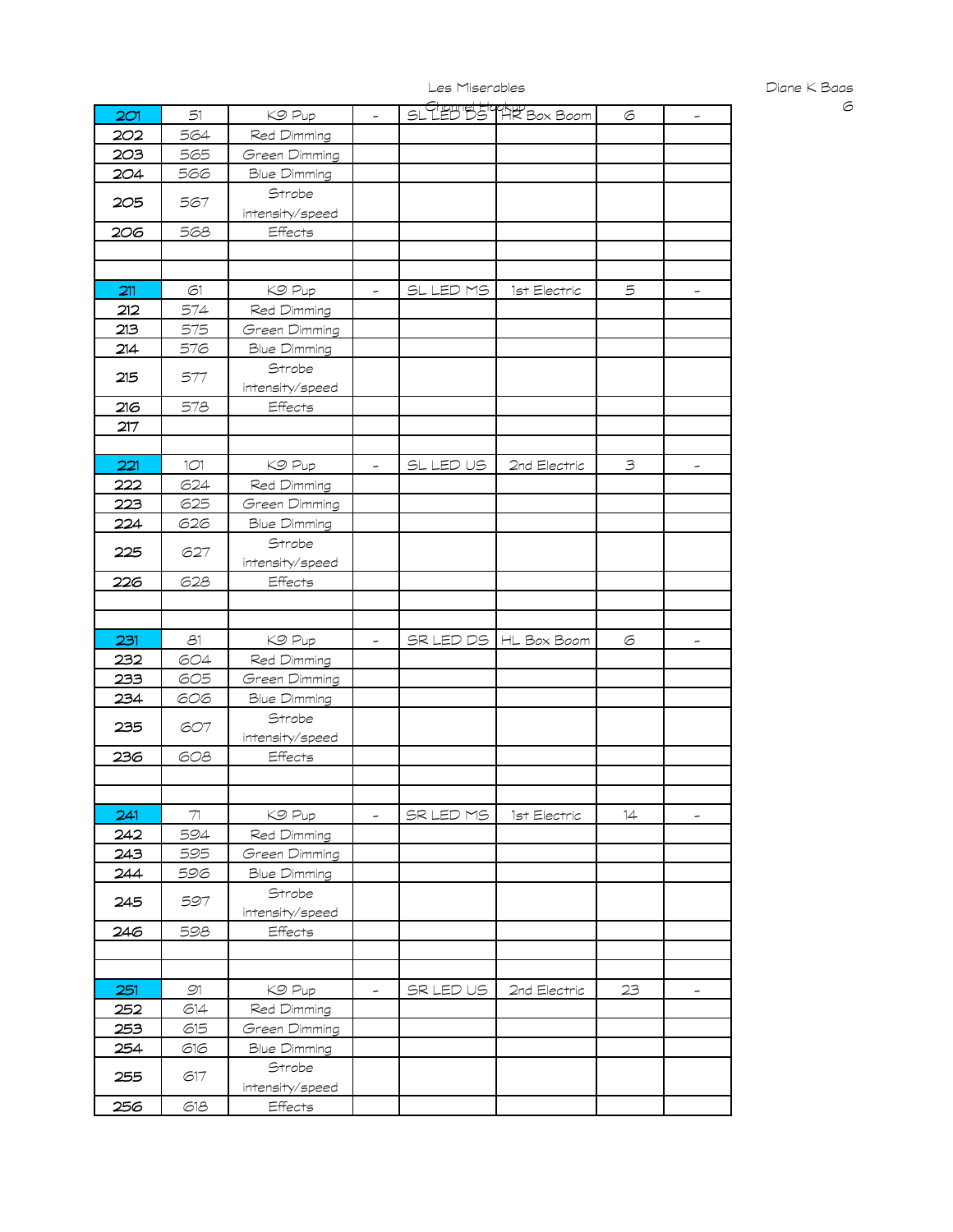|     |     |                   | <del>Channel Hao</del> kup |  |  |
|-----|-----|-------------------|----------------------------|--|--|
|     |     |                   |                            |  |  |
|     |     |                   |                            |  |  |
|     |     |                   |                            |  |  |
|     |     |                   |                            |  |  |
|     |     | Curtain-Color     |                            |  |  |
| 301 | 513 | Strobe            |                            |  |  |
|     |     |                   |                            |  |  |
| 302 | 514 | Curtain-Flicker   |                            |  |  |
| 303 | 515 | Curtain-Shutter   |                            |  |  |
|     |     | Strobe            |                            |  |  |
| 304 | 516 | Curtain-Intensity |                            |  |  |
| 305 | 517 | Curtain-?         |                            |  |  |
| 306 | 518 | Curtain-?         |                            |  |  |
| 307 | 519 | Curtain-?         |                            |  |  |
|     |     |                   |                            |  |  |
|     |     |                   |                            |  |  |
| 311 | 520 | Curtain-Color     |                            |  |  |
|     |     | Strobe            |                            |  |  |
| 312 | 521 | Curtain-Flicker   |                            |  |  |
|     |     | Curtain-Shutter   |                            |  |  |
| 313 | 522 | Strobe            |                            |  |  |
| 314 | 523 | Curtain-Intensity |                            |  |  |
|     |     |                   |                            |  |  |
| 315 | 524 | Curtain-?         |                            |  |  |
| 316 | 525 | Curtain-?         |                            |  |  |
| 317 | 526 | Curtain-?         |                            |  |  |
|     |     |                   |                            |  |  |
|     |     | Curtain-Color     |                            |  |  |
| 321 | 527 | Strobe            |                            |  |  |
| 322 | 528 | Curtain-Flicker   |                            |  |  |
|     |     |                   |                            |  |  |
| 323 | 529 | Curtain-Shutter   |                            |  |  |
|     |     | Strobe            |                            |  |  |
| 324 | 530 | Curtain-Intensity |                            |  |  |
| 325 | 531 | Curtain-?         |                            |  |  |
| 326 | 532 | Curtain-?         |                            |  |  |
| 327 | 533 | Curtain-?         |                            |  |  |
|     |     |                   |                            |  |  |
|     |     | Curtain-Color     |                            |  |  |
| 331 | 534 |                   |                            |  |  |
|     |     | Strobe            |                            |  |  |
| 332 | 535 | Curtain-Flicker   |                            |  |  |
| 333 | 536 | Curtain-Shutter   |                            |  |  |
|     |     | Strobe            |                            |  |  |
| 334 | 537 | Curtain-Intensity |                            |  |  |
| 335 | 538 | Curtain-?         |                            |  |  |
| 336 | 539 | Curtain-?         |                            |  |  |
| 337 | 540 | Curtain-?         |                            |  |  |
|     |     |                   |                            |  |  |
|     |     |                   |                            |  |  |
| 341 | 541 | Curtain-Color     |                            |  |  |
|     |     | Strobe            |                            |  |  |
| 342 | 542 | Curtain-Flicker   |                            |  |  |
|     |     | Curtain-Shutter   |                            |  |  |
| 343 | 543 | Strobe            |                            |  |  |
| 344 | 544 | Curtain-Intensity |                            |  |  |
| 345 | 545 | Curtain-?         |                            |  |  |
|     |     |                   |                            |  |  |
| 346 | 546 | Curtain-?         |                            |  |  |